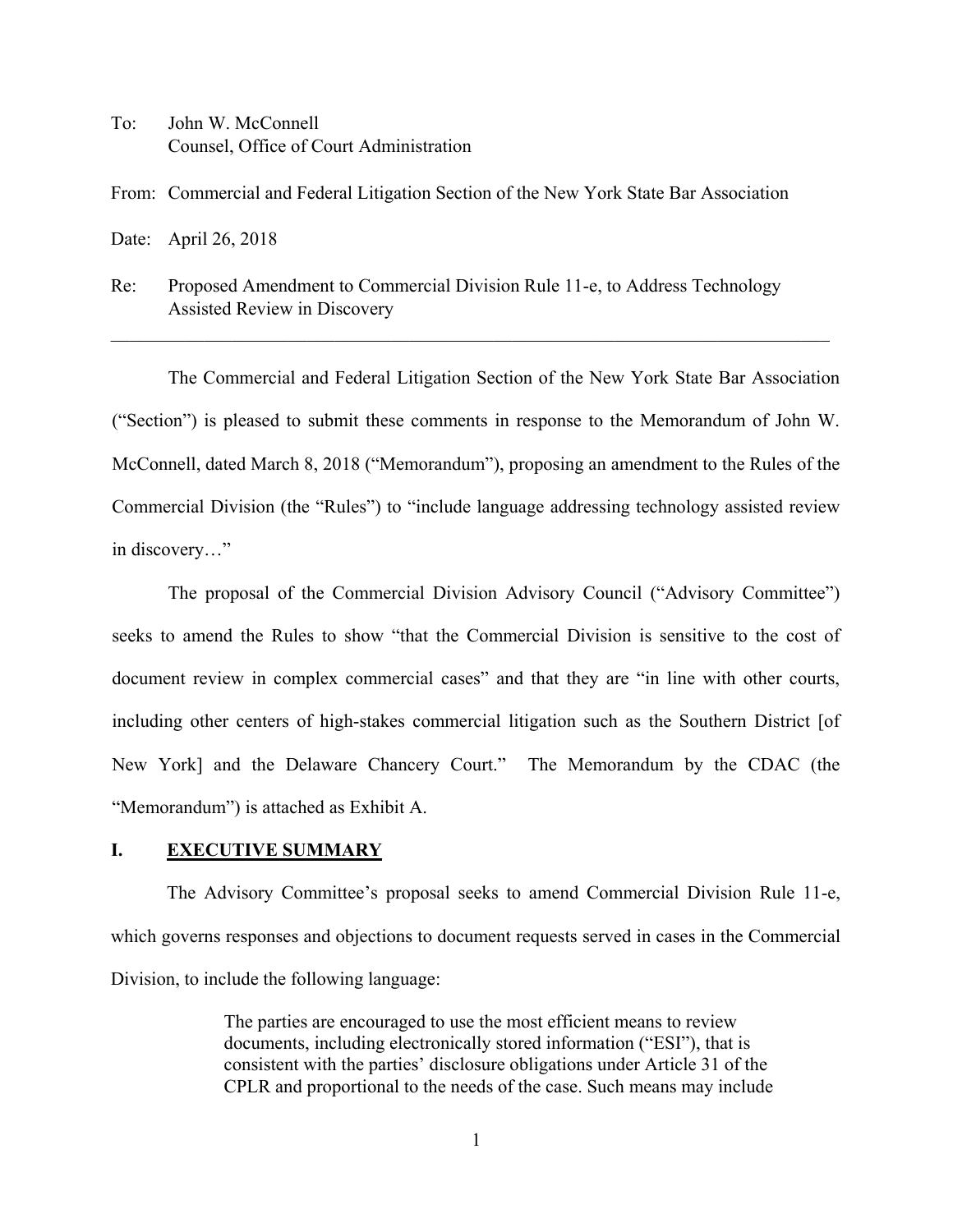technology-assisted review, including predictive coding, in appropriate cases.

## **II. SUMMARY OF PROPOSAL**

The Advisory Committee desires to incorporate language pertaining to technology assisted review in discovery to make clear that the Commercial Division is sensitive to the cost of document review in complex commercial cases." *Memorandum at* 6.

The Advisory Committee acknowledges that the proposed rule would not "prescribe whether or when any particular form of technology assisted review may or should be used" because of the possibility that methodologies "would quickly become obsolete, and in any event the appropriateness of a given methodology [could] only be determined in the context of the particular case and the data set to be reviewed." *Id.* Indeed, the Advisory Committee's proposed is not intended "to limit the role of the presiding justice in supervising document disclosure, *see* CPLR 3104(a), or to insulate the responding party's production from challenge, *see* CPLR 3124." *Id.*

Furthermore, the Advisory Committee states that the proposed rule takes into account "proportionality as a relevant consideration in determining the appropriateness of a document review method" (*Id.* at 8) and "encourages the responding party to consider the most efficient means to meet [its discovery] obligations…but it does not prevent the requesting party from challenging those means as inadequate or a production as incomplete, nor does the proposed rule constrain in any way the presiding justice's oversight of the disclosure process." *Id.* at 9.